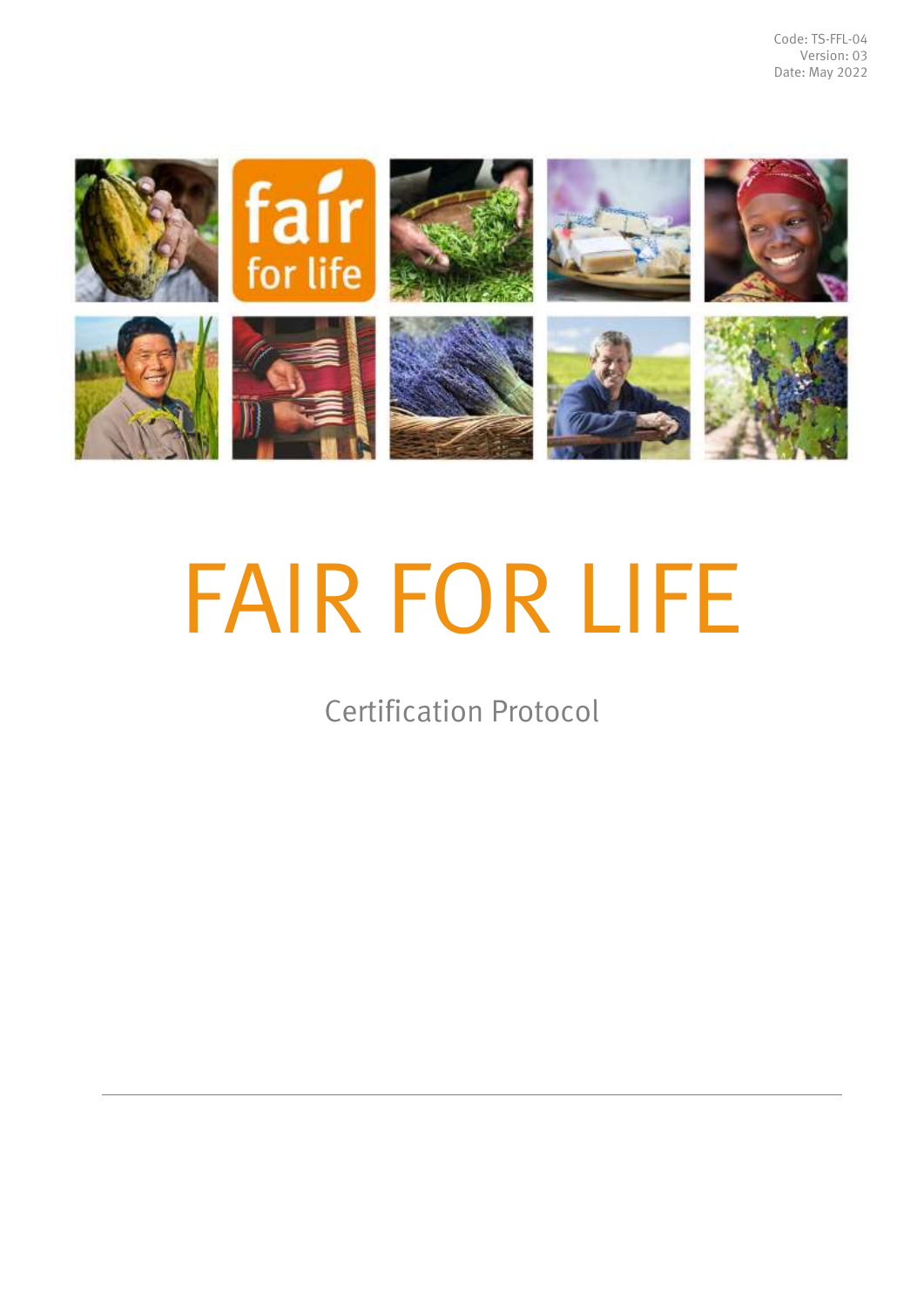# **CONTENTS**

| 1                       |  |  |  |
|-------------------------|--|--|--|
| 1.1                     |  |  |  |
| 1.2                     |  |  |  |
| $\overline{\mathbf{2}}$ |  |  |  |
| 2.1                     |  |  |  |
| 2.2                     |  |  |  |
| 2.3                     |  |  |  |
| 2.4                     |  |  |  |
| 2.5                     |  |  |  |
| 2.6                     |  |  |  |
| 2.7                     |  |  |  |
| 2.8                     |  |  |  |
| 3                       |  |  |  |
| 3.1                     |  |  |  |
| 3.2                     |  |  |  |
| 3.3                     |  |  |  |
| 3.4                     |  |  |  |
| 3.5                     |  |  |  |
| 4                       |  |  |  |
| 4.1                     |  |  |  |
| 4.2                     |  |  |  |
| 4.3                     |  |  |  |
| 4.4                     |  |  |  |
| 4.5                     |  |  |  |
| 5                       |  |  |  |
| 6                       |  |  |  |
|                         |  |  |  |
|                         |  |  |  |
|                         |  |  |  |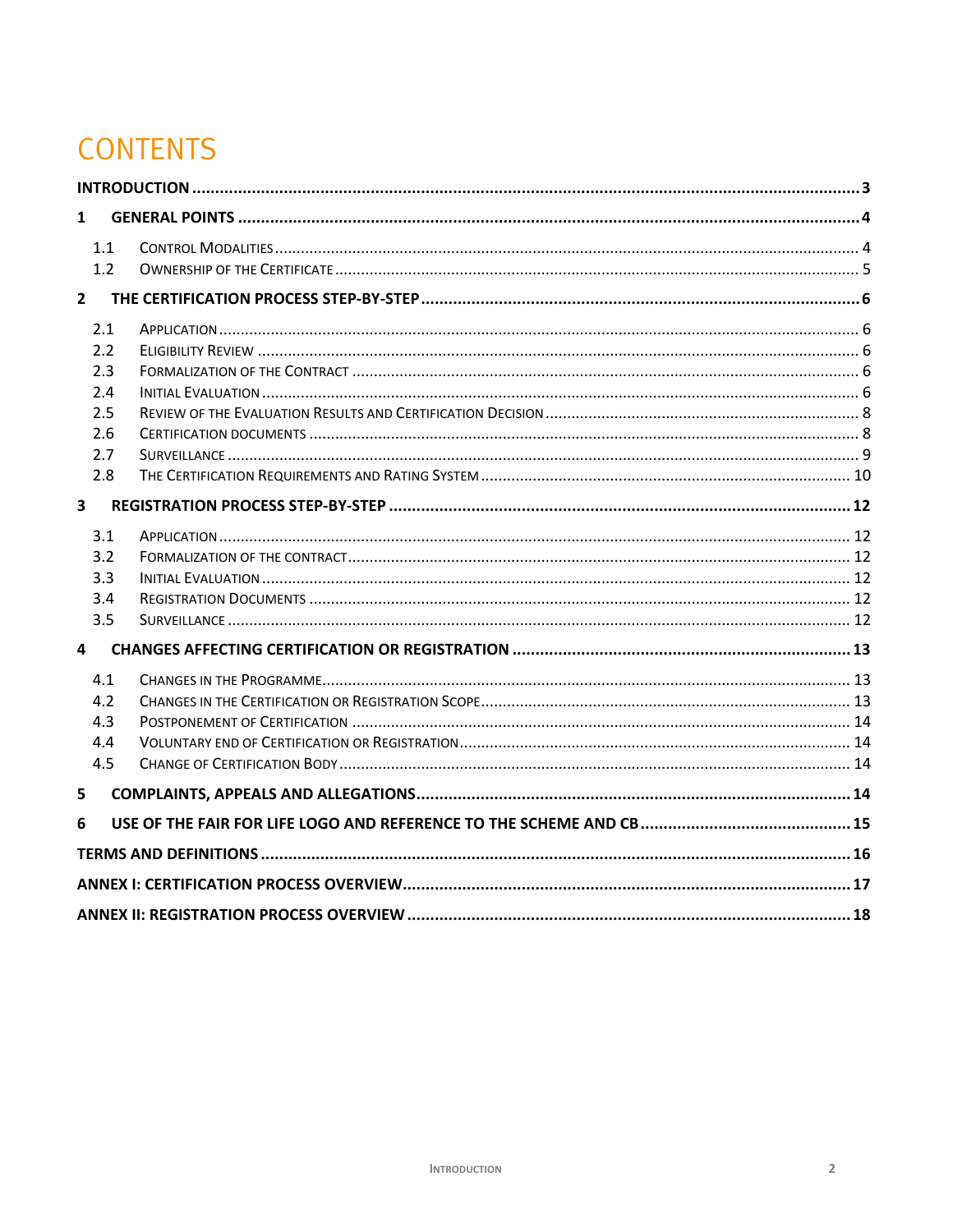# <span id="page-2-0"></span>INTRODUCTION

The Fair for Life Standard applies to companies and organisations wishing to demonstrate their commitment to fair trade principles, sustainable production and social responsibility by means of third-party certification.

The Fair for Life Scheme leads to a product certification. It ensures that:

- Fair partnerships are implemented along the supply-chain (among others: fair prices to producers, long terms agreements, etc.);
- **Local development is promoted, especially through the fair trade development fund;**
- Raw materials and products are fully traceable from the producers to the final operation;
- Basic social and environmental responsibilities are respected by all operations involved in the supplychain.

This is ensured through two main methods of control along the supply-chain: registration and certification.

The rights on the Fair for Life Program are owned by Ecocert Environnement SAS (hereinafter refered to as 'Scheme Owner'), who is in charge of managing the governance of the Program, i.e. the evolution of the standard, the certification protocol, policies etc..

In order to ensure the compliance with the Fair for Life criteria at the level of certified and registered operations, the Scheme Owner relies on Conformity Assessment Bodies (CAB). This may include the service of carrying out audits and preparing the audit report, performing documentary evaluations, performing evaluation of corrective actions, and/or issuing certification decisions.

This document presents the guiding principles of the Fair for Life Control System to any party that wants to understand the process of the program, including consumers, NGOs, retailers etc. It describes the process to become or remain a FFL certified or registered company/organisation. It defines the framework for the process to be followed independent of which approved CAB is performing the audit and certification process.

This version is immediately applicable after publication. It supersedes all previous versions. The original version and the reference version for this document is the English version.

This document and additional relevant documents are available on the Fair for Life website. These include:

- Documents concerning the development and governance of the programme (Fair for Life Revision Procedure)
- **The Fair for Life Standard and its annexes**
- **The Fair for Life Graphic Guidelines**
- **Additional policies**
- **List of approved Certification Bodies (CBs)**

## Abbreviations

- CAB Conformity Assessment Body
- CB Certification Body
- FFL Fair for Life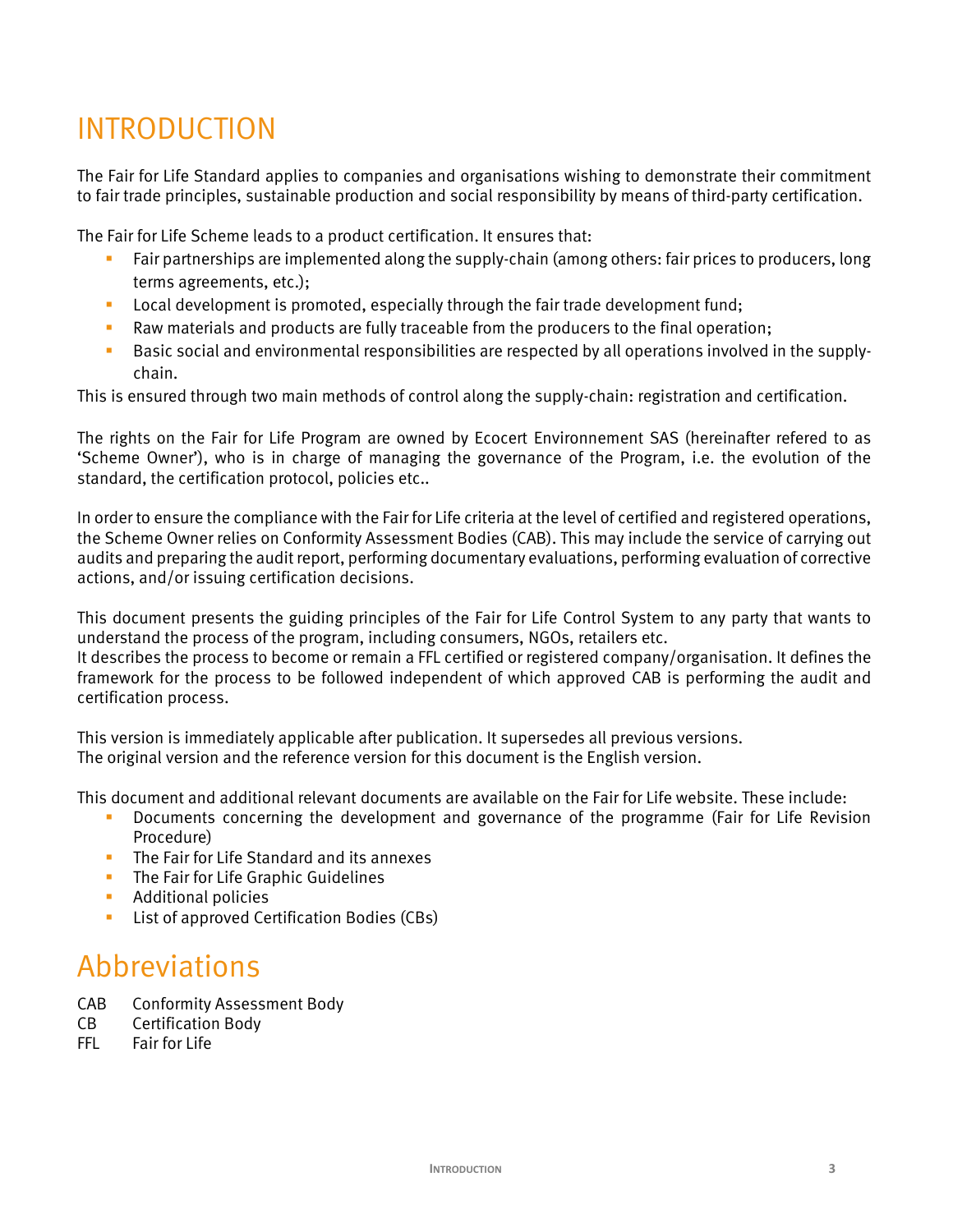# <span id="page-3-0"></span>1 GENERAL POINTS

Control of companies/organisations is based on an evaluation of conformity with the latest version of the Fair for Life Certification Standard, the Fair for Life Certification Protocol (this document), and related documents (such as the FFL Policy on prohibited chemicals, the Must be Fair trade List, etc.), which are available on the Fair for Life Website [\(www.fairforlife.org\)](http://www.fairforlife.net/).

Applicants may chose freely between the approved Certification Bodies. A list of approved CBs is made available by the Scheme Owner.

For clarifications regarding the Standard interpretation or certification process, the applicant or certified/registered company/organisation may contact the approved CB of its choice.

A company/organisation may not hold Fair for Life certificates from different CBs simultaneously.

## <span id="page-3-1"></span>1.1 Control Modalities

The Fair for Life supply-chain certification is based on two modalities of control:

- The aim of certification is to ensure the compliance of the certified operation toward all principles defined in the Standard and translated into specific requirements, as applicable to their activity and typology.
- The aim of registration is to ensure the traceability of the FFL product and that the principles defined in the FFL Standard for social and environmental responsibilities are known to the all operations involved in the supply-chain and incorporated in their daily practices. Beyond this, registration does not aim to ensure the compliance of the registered operation toward the requirements of the standard.

The requirements concerning certification and registration depend on the applicant's role and position in the supply-chain. As shown in the below diagram, the Scheme defines key operations, non-key operations, and exempted operations.



As a rule, key operations must be certified; non-key operations must, at least, be registered; and exempted operations are exempted of control. The CB defines the applicable control modality in line with the objectives defined above.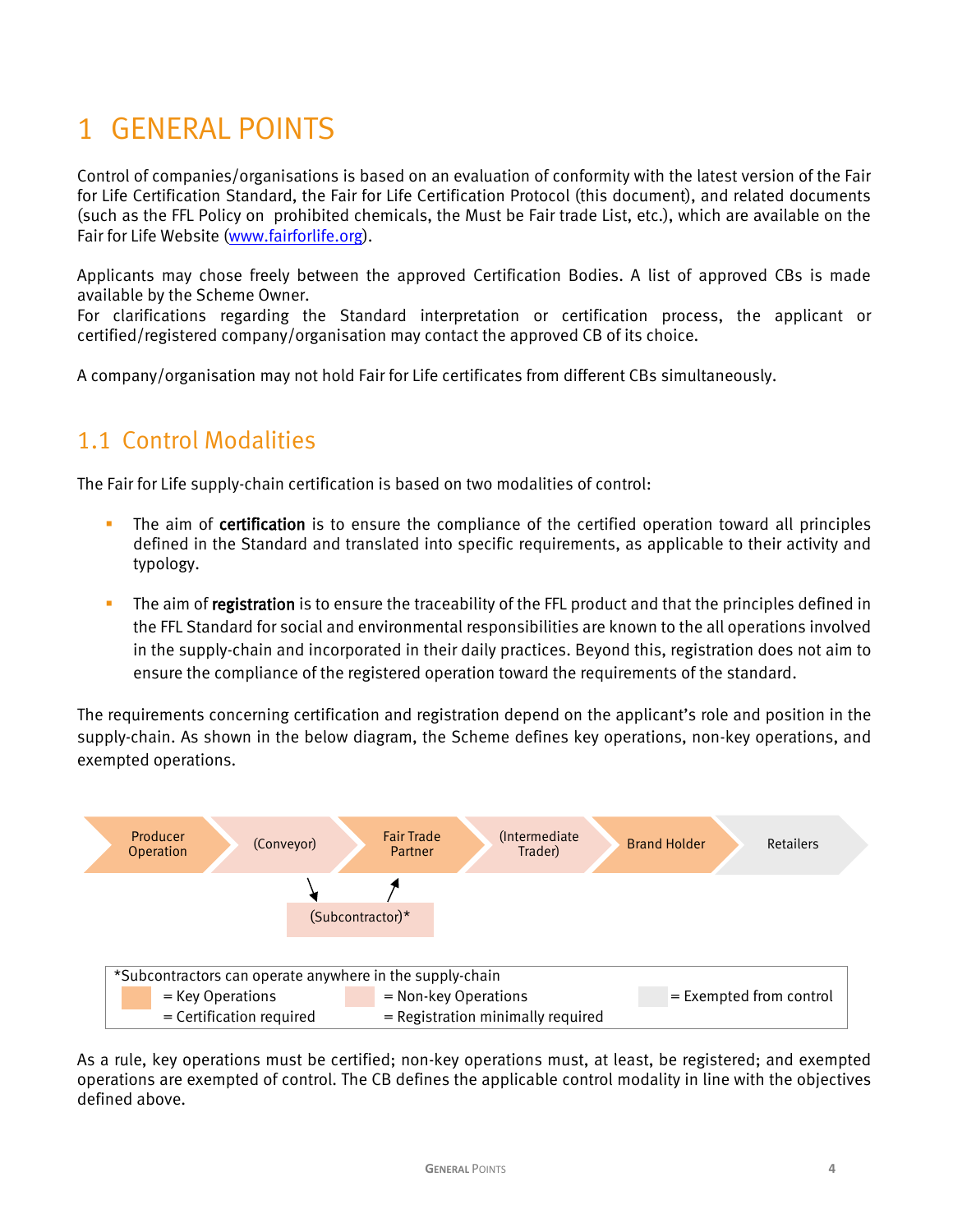Where considered relevant based on the potential influence of a supply-chain actor on the effective implementation of fair trade principles within the supply-chain, the CB may require a certification of a priori non-key operations.

For specific sectors, additional requirements apply:

| Sector                     | Requirements                                                                                                                                                                   |
|----------------------------|--------------------------------------------------------------------------------------------------------------------------------------------------------------------------------|
| <b>Textile and Leather</b> | As a general rule, non-key operations must be certified Fair for Life. The respective<br>obligatory baseline certifications apply (OEKO-TEX 100 or OEKO-TEX Leather Standard). |
|                            | The requirement for FFL certification can be waived if:                                                                                                                        |
|                            | The operation is not involved in any processing activities;                                                                                                                    |
|                            | 0R                                                                                                                                                                             |
|                            | one of the following certificates is available for the concerned FFL products:                                                                                                 |
|                            | <b>GOTS</b>                                                                                                                                                                    |
|                            | ERTS Level 2                                                                                                                                                                   |
|                            | Naturtextil IVN Best                                                                                                                                                           |
|                            | Naturleder IVN                                                                                                                                                                 |
|                            | GRS in combination with OEKO-TEX 100 / OEKO-TEX Leather (at least class ii)                                                                                                    |
|                            | In these cases, a regular registration process is deemed sufficient, unless specified<br>otherwise in the control modality defined by the CB.                                  |

## <span id="page-4-0"></span>1.2 Ownership of the Certificate

Each key operation must own its certificate and must be directly contracted with an approved CB.

However, for Producer Operations, additional entities can be included in the certification scope (e.g. producers that are a member of a cooperative) as per the rules defined by the CB.

For particular cases beyond this, the CB may develop a specific policy which must be validated by the scheme owner.

Additional non-key operations can be included in the certification scope at any level.

Registered operations are normally directly contracted with an approved CB. To simplify the commitment of the supply-chain, for certain cases the possibility of formalizing the contract with an already contracted entity is introduced: the contract for registration may be formalized with a company's FFL certified partner instead, as long as that contracted entity is the only operation commercially involved with the non-contracted (registered) entity for certified products.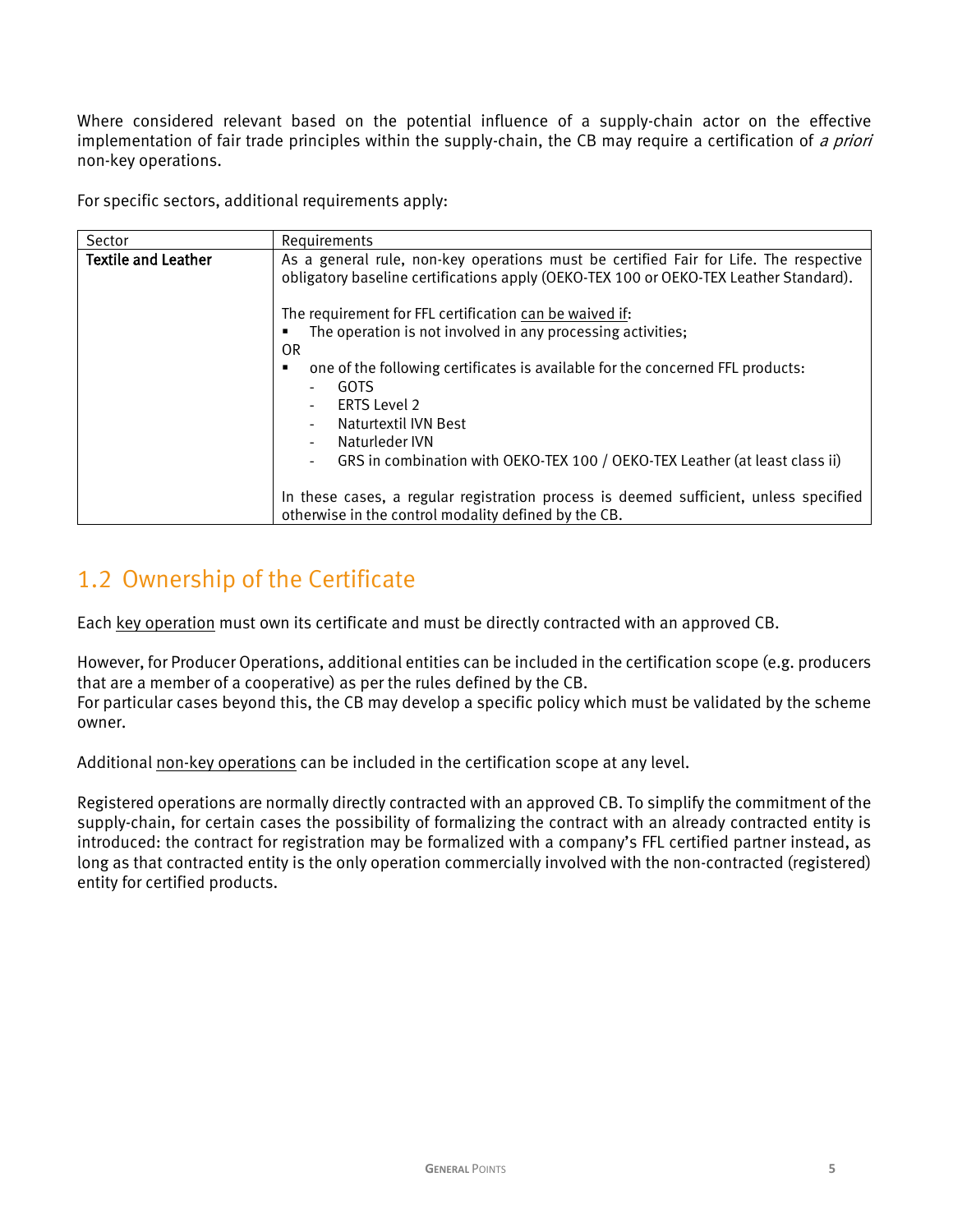# <span id="page-5-0"></span>2 THE CERTIFICATION PROCESS STEP-BY-STEP

The certification process is described in the below diagram:



Annex 1 of this document gives a more detailed overview of the different steps.

## <span id="page-5-1"></span>2.1 Application

Upon initial contact with an approved CB, applicants will receive the documents necessary to understand the requirements and the process for becoming certified or registered. Upon receipt, the CB reviews the application files.

#### <span id="page-5-2"></span>2.2 Eligibility Review

The CB reviews the application and assesses the eligibility of the applicant's activity for certification. The initial confirmation of eligibility allows the CB to proceed with the formalization of the contract and to define the methodology and timeline for the continuous surveillance of the eligibility.

## <span id="page-5-3"></span>2.3 Formalization of the Contract

After confirmation of the control modality, the CB formalizes the contractual commitment.

#### <span id="page-5-4"></span>2.4 Initial Evaluation

The CB provides the necessary documents and information on the applicable process.

#### **Audit Preparation**

The CB will provide the documents and information necessary to plan and carry out the audit. They need to be sent back by the operation within the defined timeframe.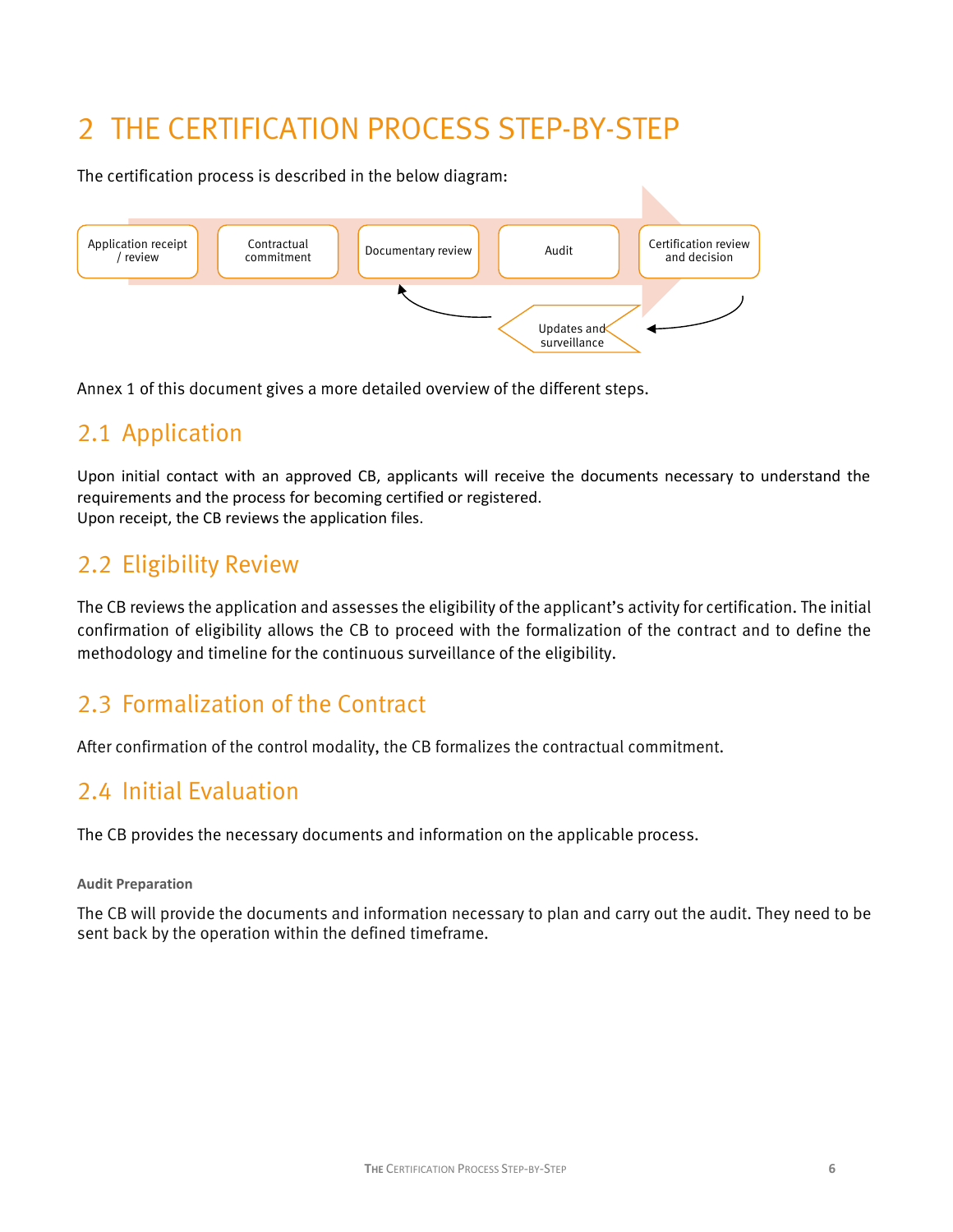**Audit Modalities**

The audit is carried out on-site with the operation's assistance and according to the process defined by the CB.

#### THE DIFFERENT STAGES OF THE ON-SITE AUDITS

- 1) Opening meeting: the auditor presents the objectives and the different points to check, confirms the scope and the audit plan.
- 2) Conformity Assessment: the auditor verifies the compliance with the applicable standard requirements through different means:

Assessment of the management system based on a **documentary review;**

**On-site visit and interviews with personnel and/or producers** (according to the number of visits and interviews defined by the CB); and

**Interviews with management** staff.

3) Closure meeting: the auditor prepares a summary of the on-site audit and of any observed non-conformities. You will be asked to define corrective actions and sign it.

Note: During the audit, copies may be made of certain documents. If data privacy laws of the audit country prohibit copies of certain documents, the auditor and the CB respect these restrictions.

#### **Product Sampling and Analysis**

Based on a risk analysis, the CB or the auditor may require sampling analysis following the methodology defined by the CB.

#### **Corrective Action Plan**

During the audit, any non-conformities with the Standard requirements are identified. Following the progressive approach of the FFL Programme, only non-conformities corresponding to certification requirements are obstructing (see section 1.2.8 for further details on certification requirements in the different years of certification). These obstructing non-conformities require actions (called "corrective actions") from the operation in order to become compliant.

During the closing meeting or within the following week, the operation must commit to a corrective action plan and provide it to the CB. This plan must:

- describe the corrective actions considered for the identified obstructing non-conformities,
- assign responsibilities for implementation, and
- set effective implementation dates for the corrective actions.

#### **Audit Summary**

The operation will receive an audit report, either during the closing meeting or after the audit. This report contains:

- basic information on the main verification methods used during the audit (interviews, visits, etc.),
- the scores obtained per requirement,
- the details of any non-conformity, completed by its corrective action plan, and
- a summary of the overall performance.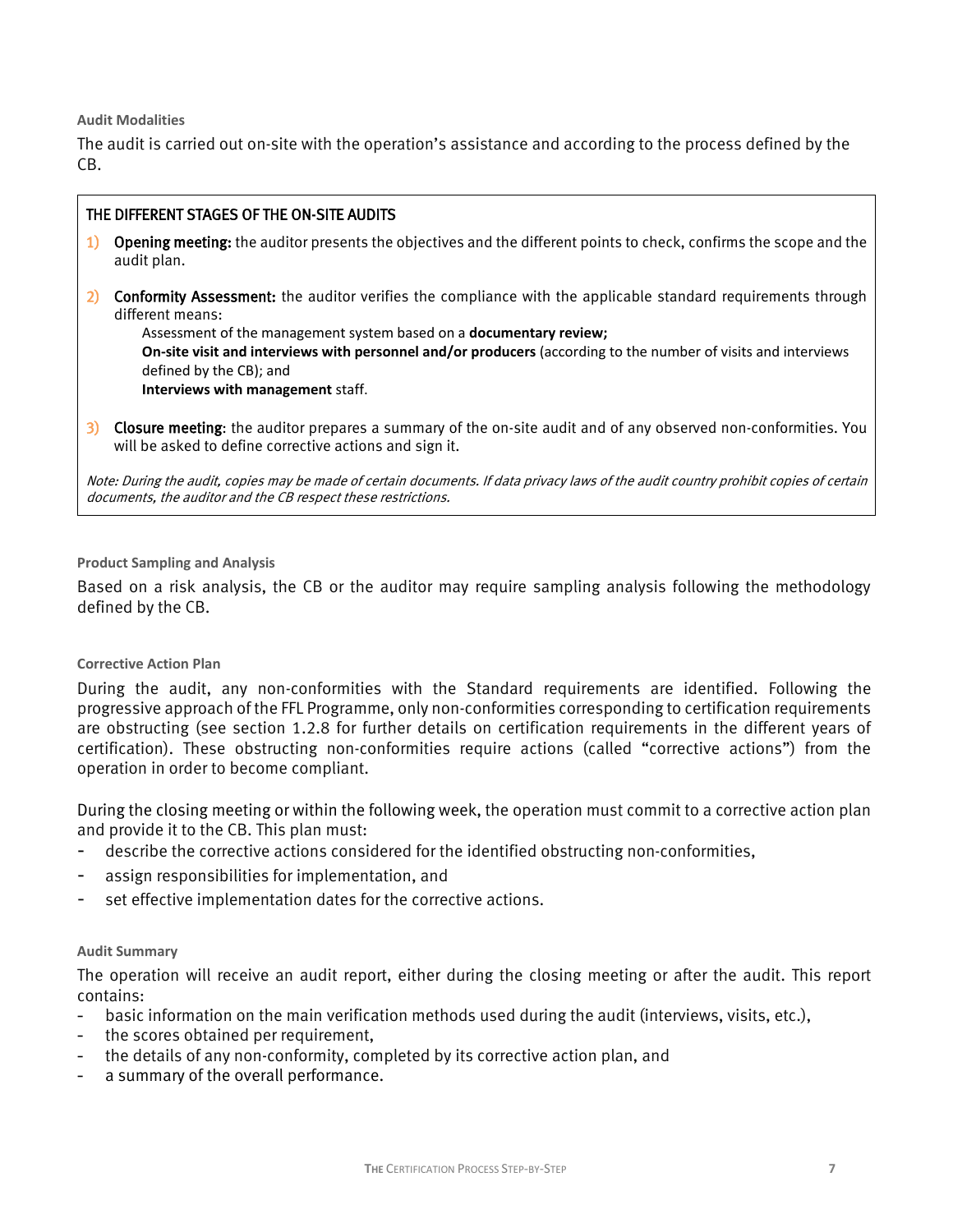#### **Evaluation of implemented Corrective Actions**

According to the corrective action plan previously presented, the operation must submit within 4 months (6 months upon request, based on a case-by-case evaluation) after receiving the audit report the proofs of implementation of the corrective actions for each non-conformity corresponding to a certification requirement. In specific cases, where an operation can demonstrate an action plan, but more time is needed for implementation of the measures, the CB may extend the deadline beyond 6 months. In this case, an additional audit must be performed by the CB to confirm the implementation of the corrective actions before a positive certification decision can be issued.

Depending on the additional evaluation tasks needed to verify that the non-conformities have been cleared, the CB may, if necessary, proceed with:

- **Additional documentary evaluations, and/or**
- **Additional on-site audits.**

#### <span id="page-7-0"></span>2.5 Review of the Evaluation Results and Certification Decision

Once the CB has checked the relevance and completeness of the operation's file, it will take a certification decision.

- **If the certification decision is positive:** the CB sends the certification documents.
- If the certification decision is negative: the CB informs the operation by letter and identifies the reasons. In this case, the operation can apply for a new certification process, beginning at step 1.2.1

### <span id="page-7-1"></span>2.6 Certification documents

Certification documents are issued by the CB after, or concurrent with the following:

- **EXEC** Certification requirements have been fulfilled,
- The decision to grant the certification has been made.

The certification documents convey the following information:

- **The name and address of the CB.**
- **The operation's name and address.**
- $\blacksquare$  The date the certification is granted,
- **The scope of certification,**
- The list of the certified products, and
- **The term of certification.**
- If applicable, description of the increased surveillance defined by the CB.

The certificate includes a section on the overall performance of the operation.

Upon positive certification, the certified company's name, approved products categories, basic ratings, performance level and project information will be published on the Scheme website [\(www.fairforlife.org\)](http://www.fairforlife.org/). For this purpose, the CB shares the audit summary with the Scheme Owner. The company/organisation may present objections to the publication within 14 days after the receipt of certification documents.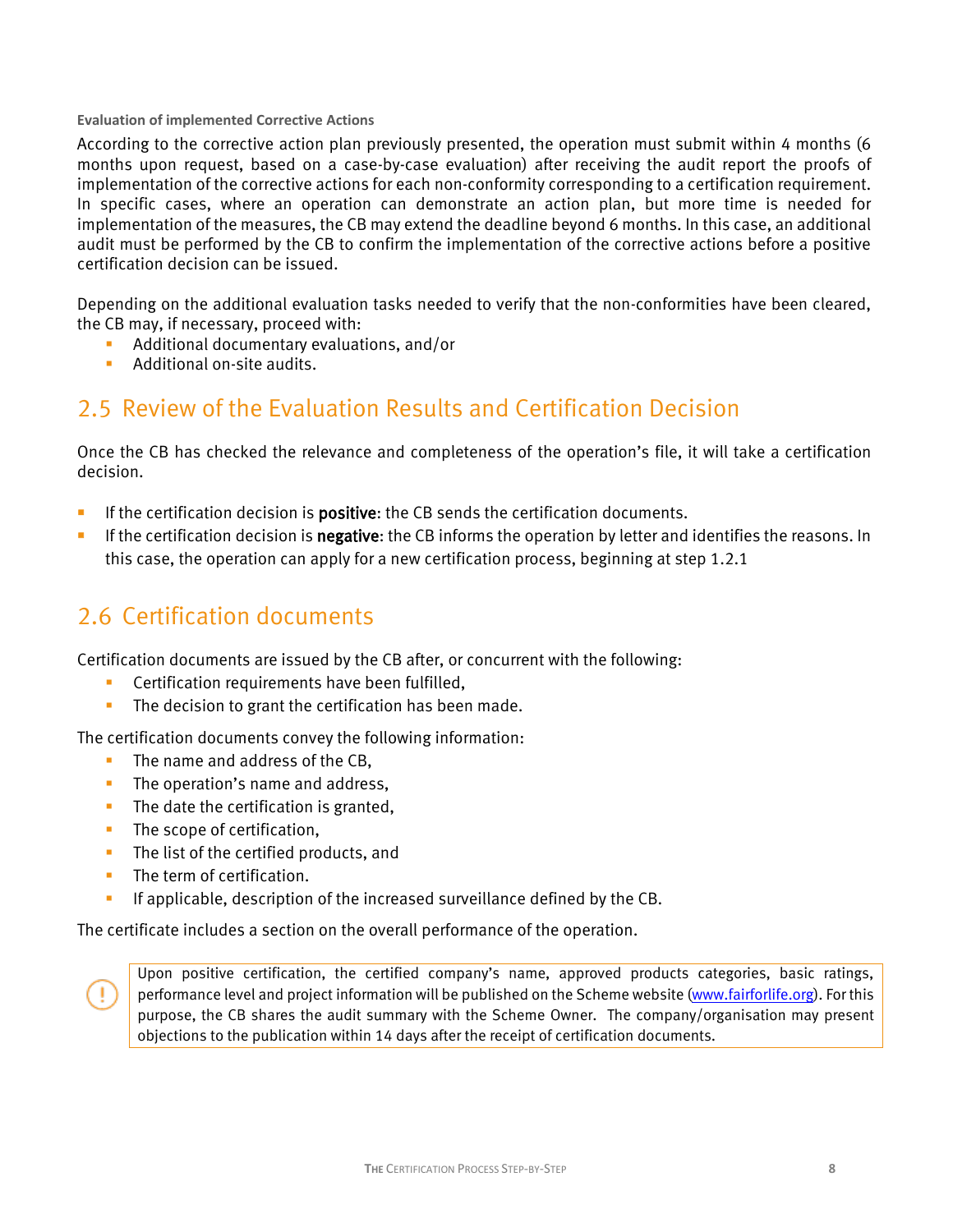### <span id="page-8-0"></span>2.7 Surveillance

Following the initial evaluation and initial Certification Decision, the certification process is renewed every year, unless the operation notifies the CB about the termination of its certification contract. The CB will contact the operation in a timely manner to start the surveillance process and provide the necessary documents and information.

Annual evaluation will be organized through a 3-year cycle, as shown in the diagram below:



Renewal evaluations are based on on-site audits. Exceptions can be defined by the CB only for low risk operations, following a risk assessment.

Surveillance evaluations are carried out at least once per year and based on on-site audits. Adaptations to the surveillance modalities can be defined by the CB, based on a risk assessment.

When non-conformities on certification requirements are identified as a result of surveillance or renewal evaluation, the operation must commit to a corrective action plan and provide it to the auditor within one week after the audit.

According to the corrective action plan previously presented, the operation must submit within 2 months after the sending of the audit report by the CB the proof of implementation of the corrective actions for each nonconformity corresponding to a certification requirement. Upon request and based on a case-by-case basis, more than 2 months can be granted. On the other hand, for especially critical aspects which will be identified during the closing meeting, the CB may grant only 1 month.

When non-conformities on certification requirements are identified by any other means than the surveillance or renewal evaluation, the operation must commit to a corrective action plan and provide it to the CB within 2 weeks after being notified on the non-conformity. According to the corrective action plan presented, the operation must submit within 1 month after the validation of the corrective action plan by the CB.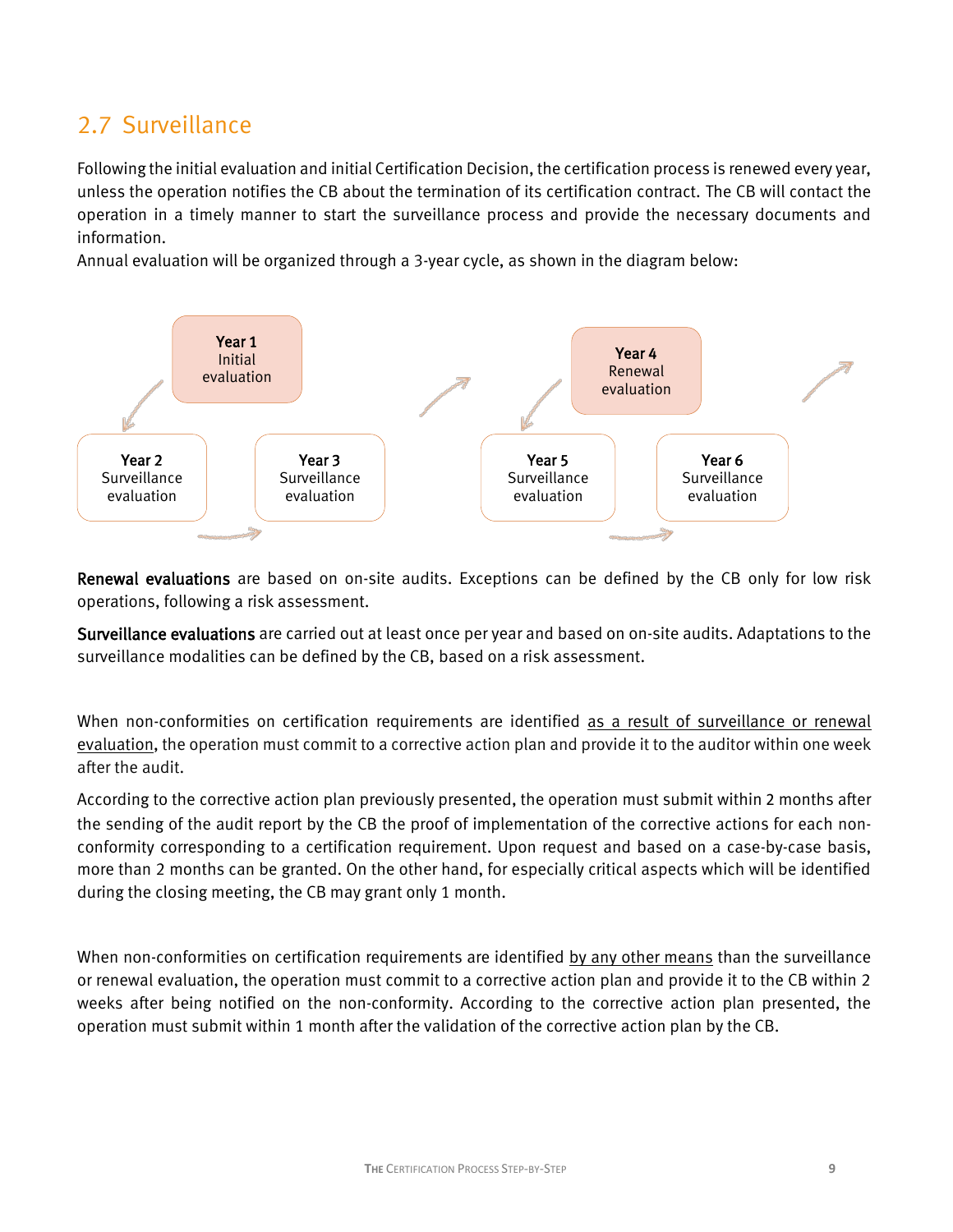In specific cases, where the operation provides an action plan and can demonstrate concrete progress on the defined actions, the CB may consider this as sufficient for considering the non-conformity as managed and define an increased surveillance plan to monitor the implementation of the action plan.

Following the review of the file, the CB confirms the validity of the previous certification decision or, where needed, takes a new certification decision.

Surveillance also includes the verification of any changes in the scope of the certification in between audits. For this reason, any change in the operation's system (manufacturing, process, quality, number of workers and facilities, etc.) and/or the range of the products to be certified must be informed by the operation to the CB without delay. In the event of modification of the certification scope, the CB may decide that an additional audit is necessary before the certification documents are amended.

**Unsolved non-conformities**

At any stage of the process in case of non-solved non-conformities, the CB takes a negative certification decision according to the conditions and the scope defined by the CB:

|                                                                   | Permanent impact | Temporary impact   |
|-------------------------------------------------------------------|------------------|--------------------|
| Total impact (all activities and<br>products)                     | Withdrawal       | Suspension         |
| <b>Partial impact</b> (part of the activities<br>and/or products) | Reduction        | Partial suspension |

## <span id="page-9-0"></span>2.8 The Certification Requirements and Rating System

**Categories of Criteria and their evaluation**

The clarification of the categories of criteria (KO, Must and Bonus) and the description of the possible ratings are available in the Standard (Chapter "Introduction").

#### **Certification Requirements**

The Fair for Life Programme follows a progressive improvement approach. In order to promote a continuous improvement, some criteria have to be fulfilled in the first year, while for others more time is given.

Those criteria that must be fulfilled (minimum rating = 2) in a given certification year, are called "Certification Requirements".

| Current certification year | <b>Certification Requirements</b>                          |
|----------------------------|------------------------------------------------------------|
| Year 1                     | All KO, Year 0 and Year 1 criteria                         |
| Year <sub>2</sub>          | All KO, Year 0, Year 1 and Year 2 criteria                 |
| Year 3                     | All KO, Year 0, Year 1, Year 2 and Year 3 criteria         |
| Year 4 and over            | All KO, Year 0, Year 1, Year 2, Year 3 and Year 4 criteria |

If a non-conformity is detected on a certification requirement, a corrective action must be identified and implemented before certification or renewal of certification (see sections 1.2.4 and 1.2.7).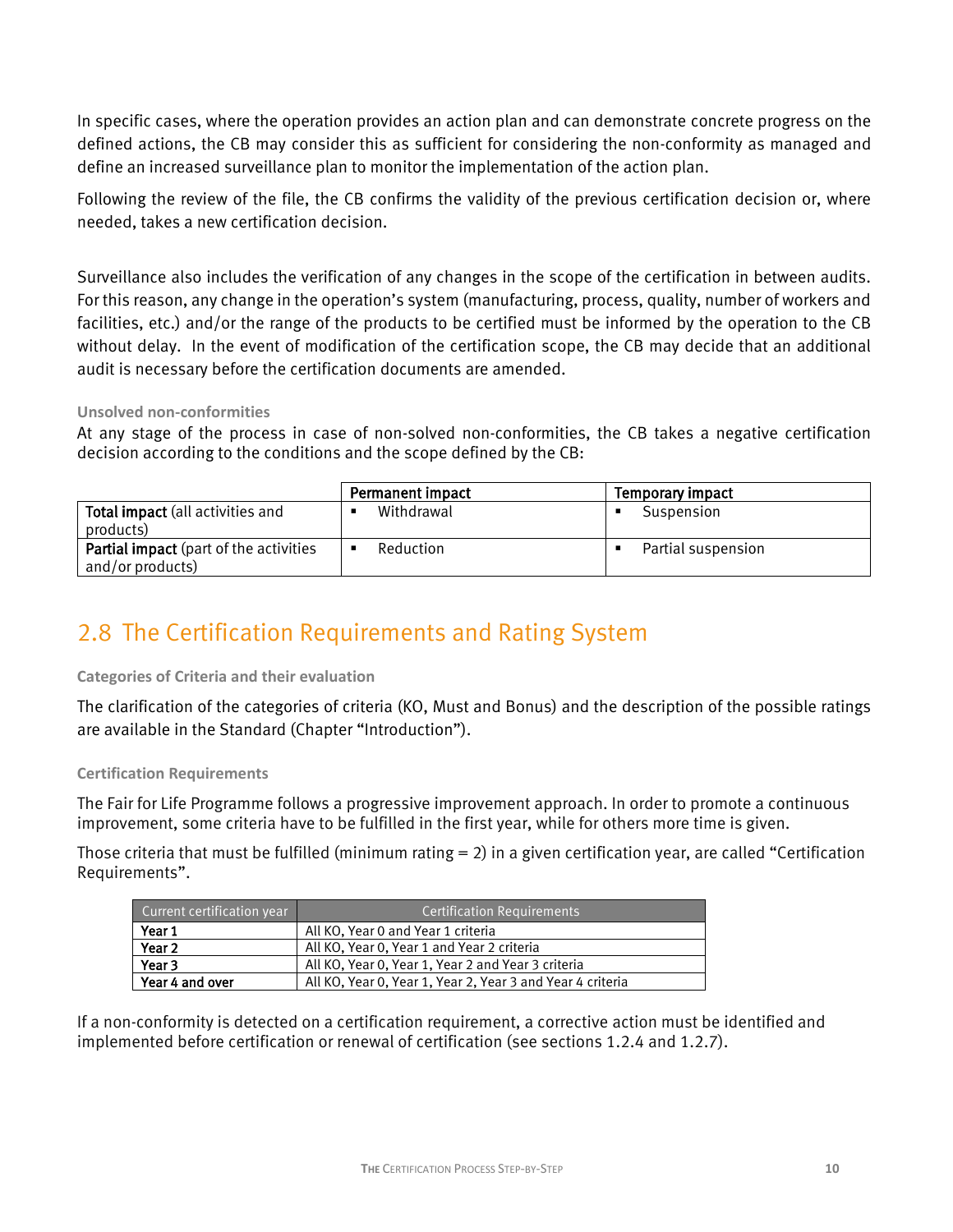#### Specific case for KO requirements

At any stage of the certification process, if a non-conformity on a KO requirement is transmitted to the CB, it will be immediately reviewed by the CB (please note that during this step, further investigations can be done by the CB) and lead to a refusal or a reduction/withdrawal of your certificate.

Reminder: At any time, applicable local laws must be respected. If legal regulations are not respected for a given criterion, a non-conformity will be indicated.

**Percentage of Performance**

÷

| Overall performance percentage $=$ | Total number of points obtained (KO, Must & Bonus criteria) |
|------------------------------------|-------------------------------------------------------------|
|                                    | Maximum possible points on KO & Must criteria               |

This percentage does not have a direct impact on your certification but reflects your overall performance. Depending on the percentage reached, you will be granted a certain level, displayed on your certificate:

| Less than 60% of overall performance       |
|--------------------------------------------|
| Between 60% and 80% of overall performance |
| More than 80 % of overall performance      |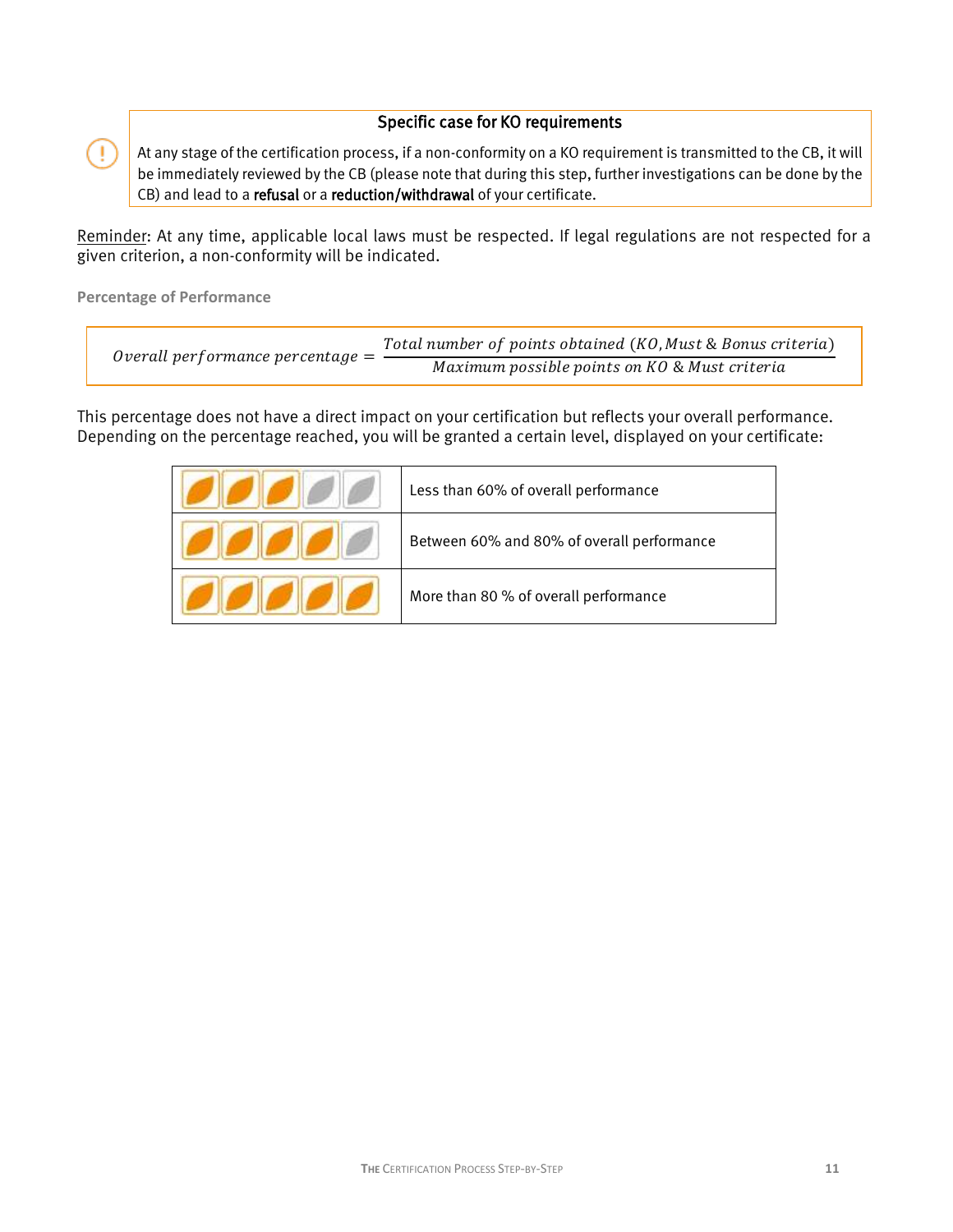# <span id="page-11-0"></span>3 REGISTRATION PROCESS STEP-BY-STEP

Annex 2 of this document gives a more detailed overview of the different steps.

## <span id="page-11-1"></span>3.1 Application

Upon initial contact with an approved CB, applicants will receive the documents necessary to understand the requirements and the process for becoming certified or registered.

Upon receipt, the CB reviews the application files.

The CB reviews the application and assesses the eligibility of the applicant's activity for registration.

## <span id="page-11-2"></span>3.2 Formalization of the contract

After confirmation of the control modality, the CB formalizes the contractual commitment.

## <span id="page-11-3"></span>3.3 Initial Evaluation

According to the control modality, the CB provides the necessary documents and information on the applicable process. They need to be sent back by the operation within the defined timeframe.

The CB will review the documents and, if applicable, the corrective actions provided and exchange information with the operation until the confirmation of registration can be issued. If deemed necessary by the CB, an onsite audit is organized.

## <span id="page-11-4"></span>3.4 Registration Documents

If the review is satisfactory, a confirmation of registration is sent by the CB.

Upon positive registration, the operation's name will be published on the Scheme website (www.fairforlife.org). For this purpose, the CB shares a summary of the registration results with the Scheme Owner. The operation may present objections to the publication within 14 days after the receipt of your registration documents.

## <span id="page-11-5"></span>3.5 Surveillance

The registration process is renewed based on the annual evaluation process defined by the CB, unless the operation notifies the CB about the termination of its registration contract. The CB will contact the operation in a timely manner to start the surveillance process and provide the necessary documents and information.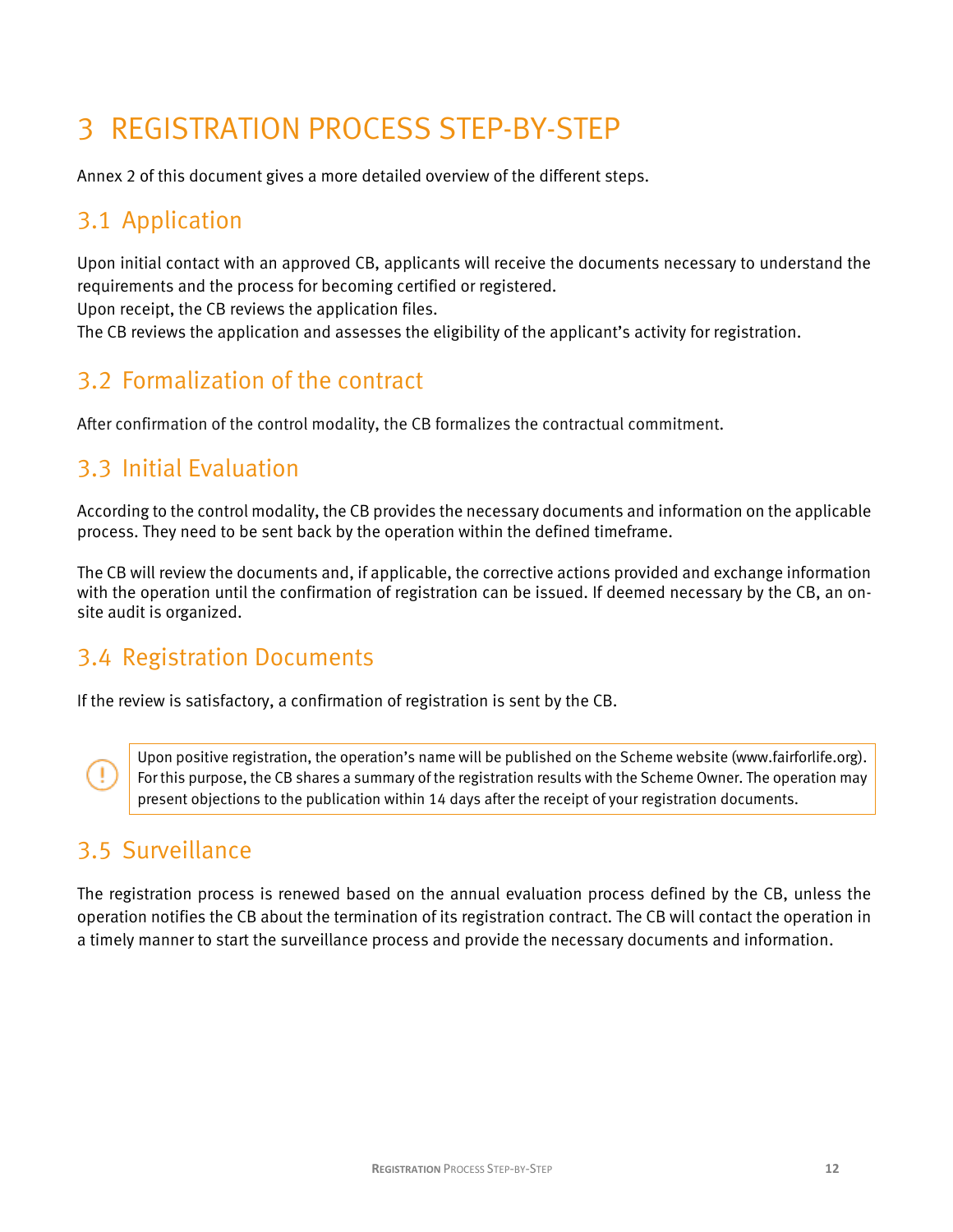# <span id="page-12-0"></span>4 CHANGES AFFECTING CERTIFICATION OR REGISTRATION

## <span id="page-12-1"></span>4.1 Changes in the Programme

Changes to the Certification Standard are implemented following the process defined in the Fair for Life Revision Procedure.

#### Responsibilities of the Scheme:

The Scheme Owner undertakes to inform the CBs of changes to documents in the Standard and related documents and the modalities of implementation and to make available the most up-to-date version of the Standard and related documents on the corresponding website.

Responsibilities of the CB: The CB undertakes to inform the operation in writing of changes to documents in the Scheme, modalities of implementation and to make available the most up-to-date version of the Standard and related documents on the corresponding website.

According to the circumstances, the amended provisions will apply with immediate effect or transitional measures may be implemented by the CB in compliance with the modalities of implementation defined by the Scheme Owner. It is the responsibility of the CB to verify the implementation of the changes.

Certified operations' responsibilities: It is the certified operations responsibility to implement changes. If changes are not implemented, the CB can notify non-conformities which, if not resolved, can lead to a total or partial suspension, a reduction or even a withdrawal of the certification (see table in section 2.7).

## <span id="page-12-2"></span>4.2 Changes in the Certification or Registration Scope

It is the responsibility of the operation to inform the CB, without delay, of any changes that might affect the compliance to the certification requirements.

#### Examples of changes to be notified:

- **Legal, commercial, organisation status or ownership;**
- **•** Organisation and management;
- Modifications to the products, of the production method;
- **Contact address and production sites:**
- Addition of new suppliers or producers;
- Changes in the role in the supply chain;
- Etc.

These changes may have an impact on the certification (changes of the scope of the certificate, suspension, withdrawal etc.) and potentially could lead to an additional audit.

If the changes lead to a modification of the applicable requirements, the new MUST requirements will be applicable according to the first year of your certification and not according to the year of change.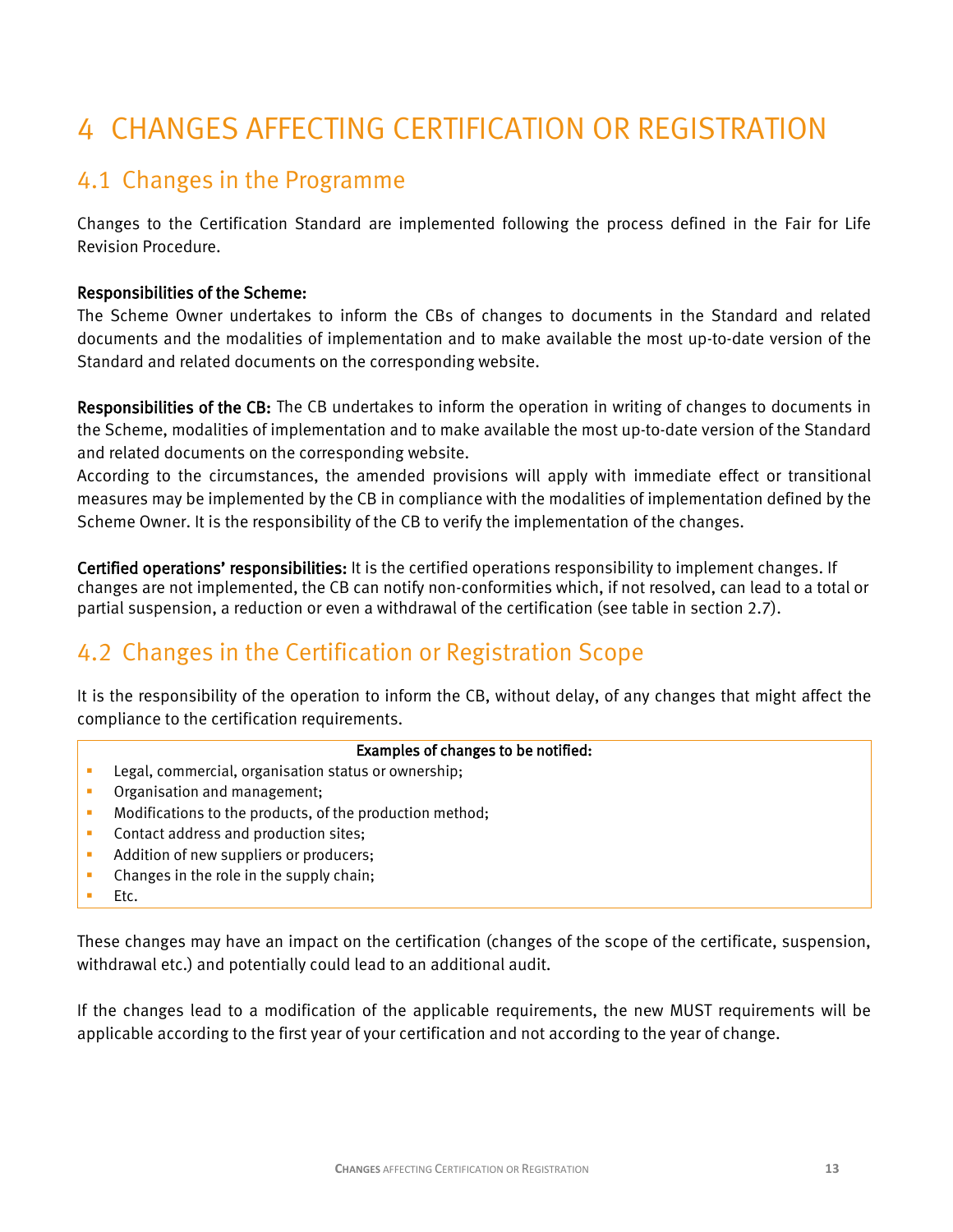#### <span id="page-13-0"></span>4.3 Postponement of Certification

Should the operation plan to suspend its activity (halt manufacture, packaging or sale of the certified products), the CB can suspend its service for up to 2 successive semesters, without cancelling the contract during this time, according to the process defined by the CB.

At the end of the suspension period, the certification process is resumed at step 1.2.7 Surveillance. The surveillance plan (type of audit and year of certification) will be resumed without considering the period of suspension.

#### <span id="page-13-1"></span>4.4 Voluntary end of Certification or Registration

An operation can ask to stop certification or registration for all or a part of the products at any time in accordance with the terms defined in the contract it holds with the CB. Additional verifications may be required as defined by the CB, including, amongst others, the use of the Fair Trade Fund, product and label stock disposal, pricing and traceability.

## <span id="page-13-2"></span>4.5 Change of Certification Body

A certified or registered operation may choose to change its CB if it is not satisfied with the provided services or for any other reason, as long as there are no open non-conformities on certification requirements, on-going appeals or on-going investigations.

# <span id="page-13-3"></span>5 COMPLAINTS, APPEALS AND ALLEGATIONS

Depending on the type of complaint a stakeholder wants to submit, it can contact either the CB or the Scheme Owner:

| Type of Complaint              | <b>Description</b>                                                                                                                 | Responsible<br>Party |
|--------------------------------|------------------------------------------------------------------------------------------------------------------------------------|----------------------|
| Allegation                     | Violations of the Fair for Life Standard requirements or misuse of the Fair<br>for Life logo by certified or registered operations | - CB                 |
|                                |                                                                                                                                    |                      |
| Appeal                         | Request for reconsideration of a certification decision taken by an $ CB $                                                         |                      |
|                                | approved CB                                                                                                                        |                      |
| <b>Complaint on CB service</b> | Dissatisfaction with the service provided by an approved CB                                                                        | CB.                  |
| Complaint on the Fair for      | Dissatisfaction with positions, policies, interactions of the FFL Programme                                                        | Scheme               |
| Life Programme                 | Request for changes in the FFL Standard                                                                                            | Owner                |

#### **Allegations**

Any party may submit complaints about a certified operation to the CB or the Scheme Owner. Where an allegation is filed with The Scheme Owner, it will be transferred to the CB responsible for the certification of the alleged operation. The CB will address the allegation respecting the process defined in the FFL Allegation Policy.

Certified operations are responsible for managing third-party claims that are addressed to them directly. They must keep a record of all complaints relating to compliance with certification requirements and make these records available to the CB. These records must keep track of the appropriate actions taken and these actions must be documented.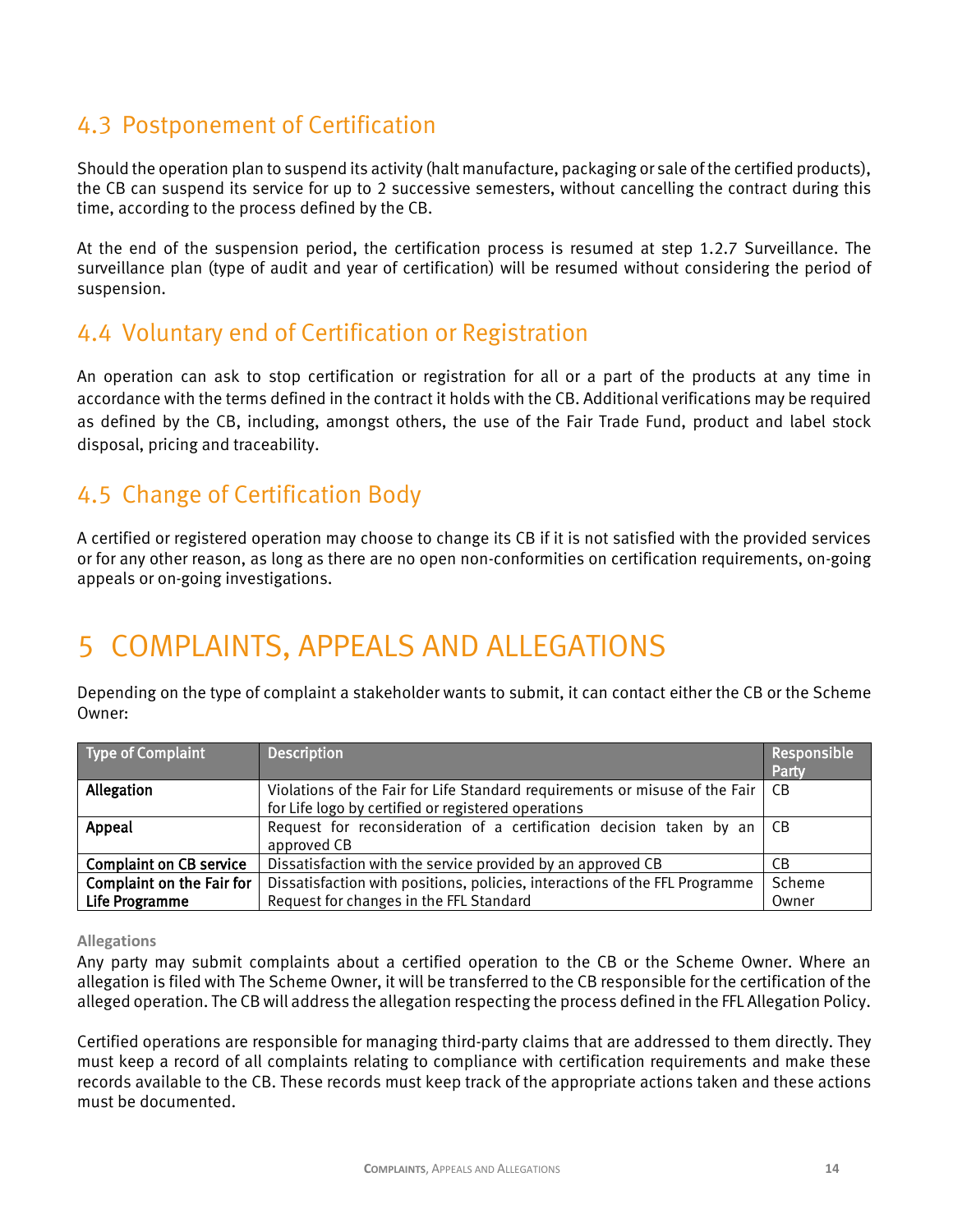#### **Appeals and complaints concerning the service provided by a CB**

Complaints concerning the CB and appeals against certification decisions shall be submitted directly to the CB, following the complaint/appeal procedure defined by the CB. If a complaint concerning a CB or an appeal is filed with the Scheme Owner, it will be forwarded to the respective CB.

The CB commits first to acknowledge receipt of the complaint or the appeal and to deal with it in a timely manner and according to the relevant internal procedures.

When the operation does not agree with the way the CB has managed its complaint or appeal, it may address its concern to the scheme owner. The received complaint will be considered and followed up by the scheme owner as part of the oversight mechanism for the CBs.

#### **Complaints concerning the FFL Programme**

Any complaints concerning the FFL Programme may be submitted through the contact form on the Fair for Life website or through an email to [info@fairforlife.org.](mailto:info@fairforlife.org) The Scheme Owner will acknowledge the receipt of the complaint and to deal with it in a timely manner.

# <span id="page-14-0"></span>6 USE OF THE FAIR FOR LIFE LOGO AND REFERENCE TO THE SCHEME AND CB

Conditions of references to the certification and associated trademarks are defined in the following documents:

- The Annexes II and III of the Fair for Life Certification Standard
- The Fair for Life Graphic Guidelines

Additionally to the mandatory Fair for Life mention, certified and registered operations may use the mention of their approved CB on the certified products, according to the rules defined by the CB.

Example: Fair Trade certified according to the Fair for Life Standard by «Name of CB»

Misuse of the trademark or incorrect reference to the certification by an operation may lead to the implementation of appropriate measures such as reduction, suspension or withdrawal of certification. The CB is also required to inform the Scheme Owner.

#### Example of misuse of the trademark or incorrect reference to the certification:

- The logo seal or reference to the certification is made on products which are not (yet) certified,
- In general, the communication / labelling rules are not fulfilled (complete rules available in the Certification Standard and accompanying documents).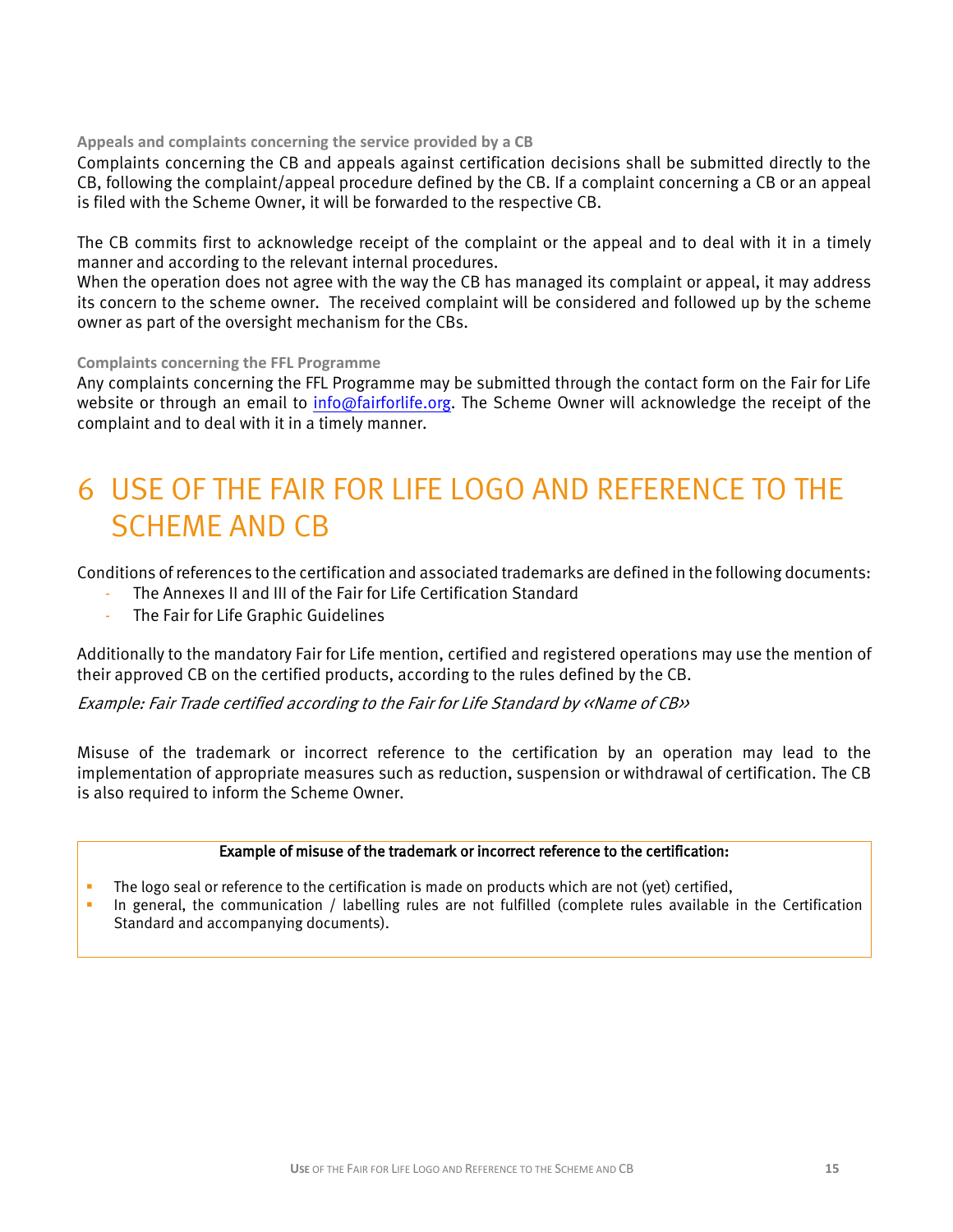# <span id="page-15-0"></span>TERMS AND DEFINITIONS

Allegation – Claim by any person or organisation to the Scheme Owner or an approved Certification Body that FFL Standard requirements are not or not fully being complied with by a certified operation

Appeal – Written request by a controlled operation to the Certification Body for reconsideration of a certification decision the Certification Body has made.

Certification – Issuance of a certification document.

Certification Body – Third-party conformity assessment body operating certification schemes, responsible for assuring the compliance of certified actors with the Certification Programme and taking a certification decision as a result of the performed evaluations.

Certification Programme – A system consisting of standard, process and governance requirements, defined in order to reach specific objectives and achieve defined impacts.

Certification Requirement – Standard requirement that must be fulfilled before a positive certification decision can be taken.

Complaint – Expression of dissatisfaction, other than appeal, by any person or organisation to the Certification Body, related to the activity of the Scheme Owner or an approved Certification Body, where a response is expected.

Conformity Assessment Body – The organisation responsible for assuring the compliance of certified actors with the Certification Programme.

Corrective Action Plan – List of non-conformities related to certification requirements and their impact on the certification decision. It can be completed by additional evaluation needed to clear non-conformities

Desk-based audit – Audit which is based on the analysis of documentation and telephone discussions but does not include the on-site visit of the audited operation.

Evaluation - Planning, preparation and completion of activities such as inspection, audit, documentary verification, analysis, etc., in order to give information regarding the requirement relating to the products.

Non-conformity – Non-fulfilment of a standard requirement.

Registration – The issuance of a conformity document to handle certified ingredients or products within a certified supply chain.

Scheme Owner – The organisation responsible for the development and governance of a Certification Programme.

Surveillance - Repetition of the assessment, review, certification decision, according to the certification scheme, as the basis of the maintenance of certification.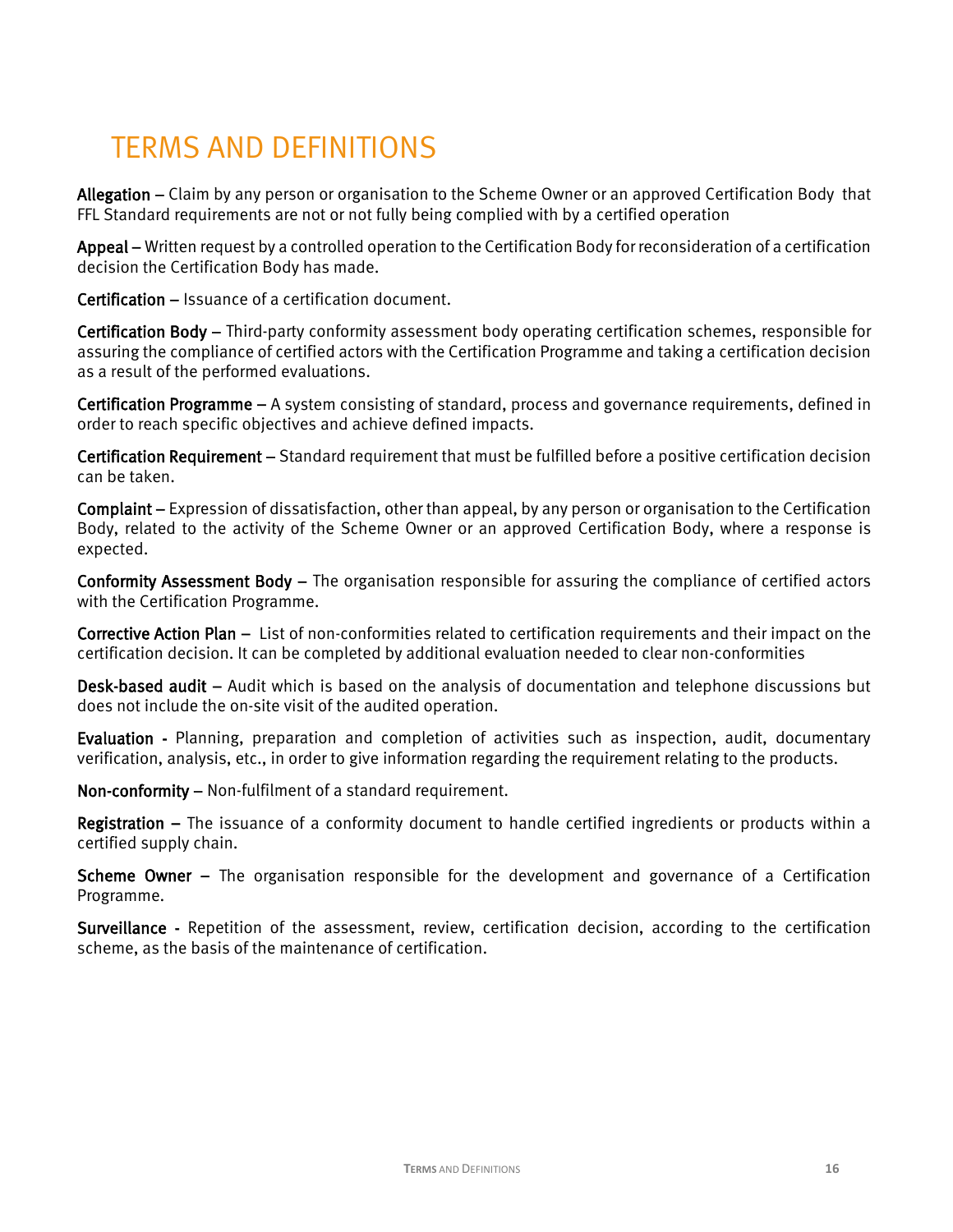# <span id="page-16-0"></span>ANNEX I: CERTIFICATION PROCESS OVERVIEW